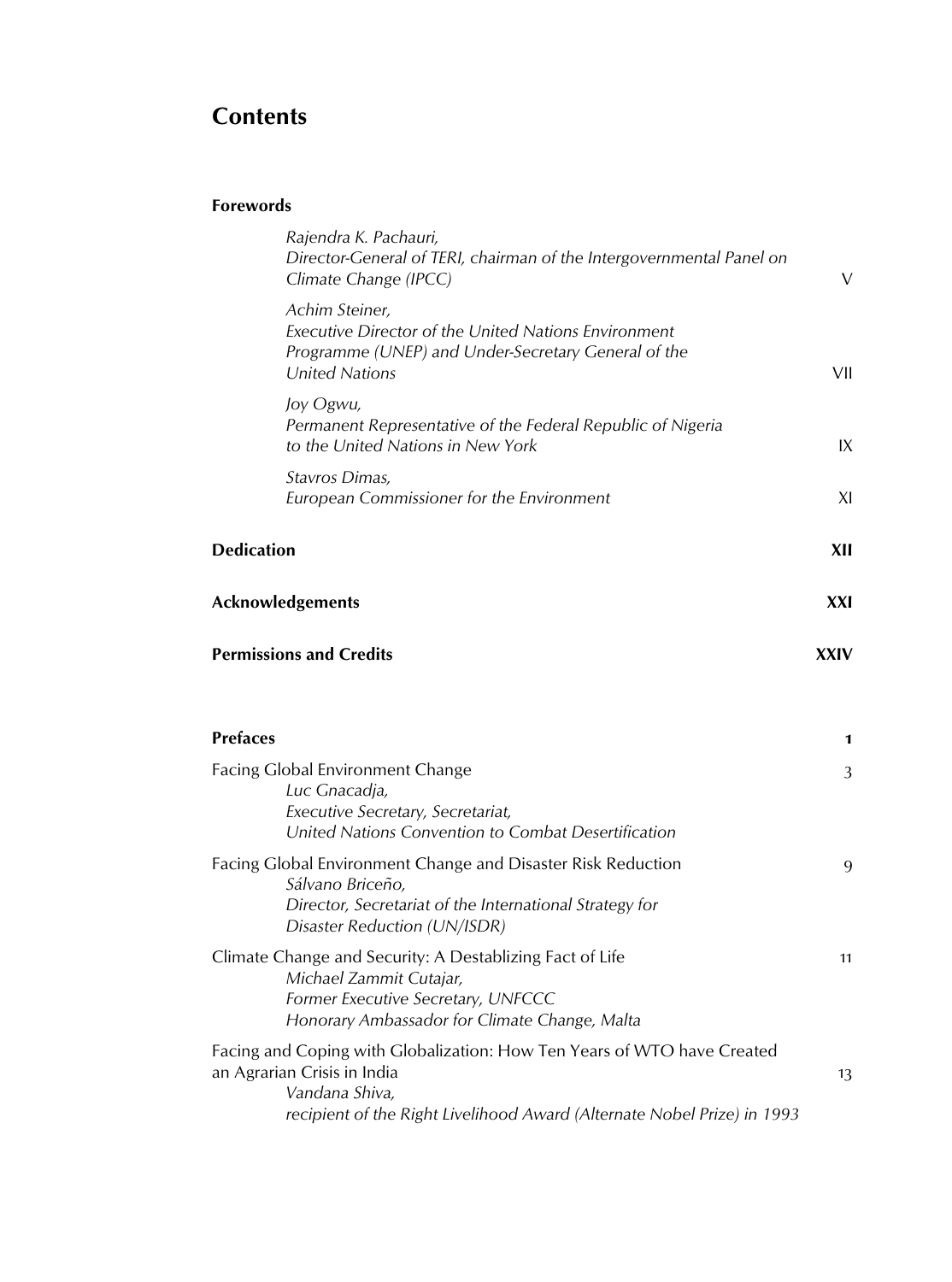| Part I   | <b>Contextualization of Global Environmental Change</b>                                                                                                                          | 19  |
|----------|----------------------------------------------------------------------------------------------------------------------------------------------------------------------------------|-----|
| 1        | Introduction: Facing Global Environmental Change and Sectorialization<br>of Security<br>Hans Günter Brauch                                                                       | 21  |
| $\bf{2}$ | The International System, Great Powers, and Environmental<br>Change since 1900<br>J.R. McNeill                                                                                   | 43  |
| 3        | The Millennium Ecosystem Assessment: Securing Interactions between<br>Ecosystems, Ecosystem Services and Human Well-being<br>Rik Leemans                                         | 53  |
| Part II  | <b>Securitization of Global Environmental Change</b>                                                                                                                             | 63  |
| 4        | Securitizing Global Environmental Change<br>Hans Günter Brauch                                                                                                                   | 65  |
| 5        | Natural Climatic Variations in the Holocene: Past Impacts on<br>Cultural History, Human Welfare and Crisis<br>Wolf Dieter Blümel                                                 | 103 |
| 6        | Climate Change Impacts on the Environment and Civilization in the<br>Near East<br>Arie S. Issar and Mattanyah Zohar                                                              | 119 |
| 7        | Human Security, Climate Change and Small Islands<br>Yannis N. Kinnas                                                                                                             | 131 |
| 8        | Redefining Sustainability: A Policy Tool for Environmental Security and<br>Desertification<br>Rajeb Boulharouf and Douglas Pattie                                                | 141 |
| 9        | Societal Impacts of Desertification: Migration and Environmental<br>Refugees?<br>Andreas Rechkemmer                                                                              | 151 |
| 10       | Desertification in Algeria: Policies and Measures for the Protection of<br><b>Natural Resources</b><br>Ghazi Ali                                                                 | 159 |
| 11       | Securitizing Water<br>Úrsula Oswald Spring and Hans Günter Brauch                                                                                                                | 175 |
| 12       | Changing Population Size and Distribution as a Security Concern<br>Wolfgang Lutz                                                                                                 | 203 |
| 13       | Life on the Edge: Urban Social Vulnerability and Decentralized,<br>Citizen-Based Disaster Risk Reduction in Four Large Cities of<br>the Pacific Rim<br>Ben Wisner and Juha Uitto | 215 |
| 14       | Policy Dimensions of Human Security and Vulnerability Challenges.<br>The Case of Urban India<br>Isabelle Milbert                                                                 | 233 |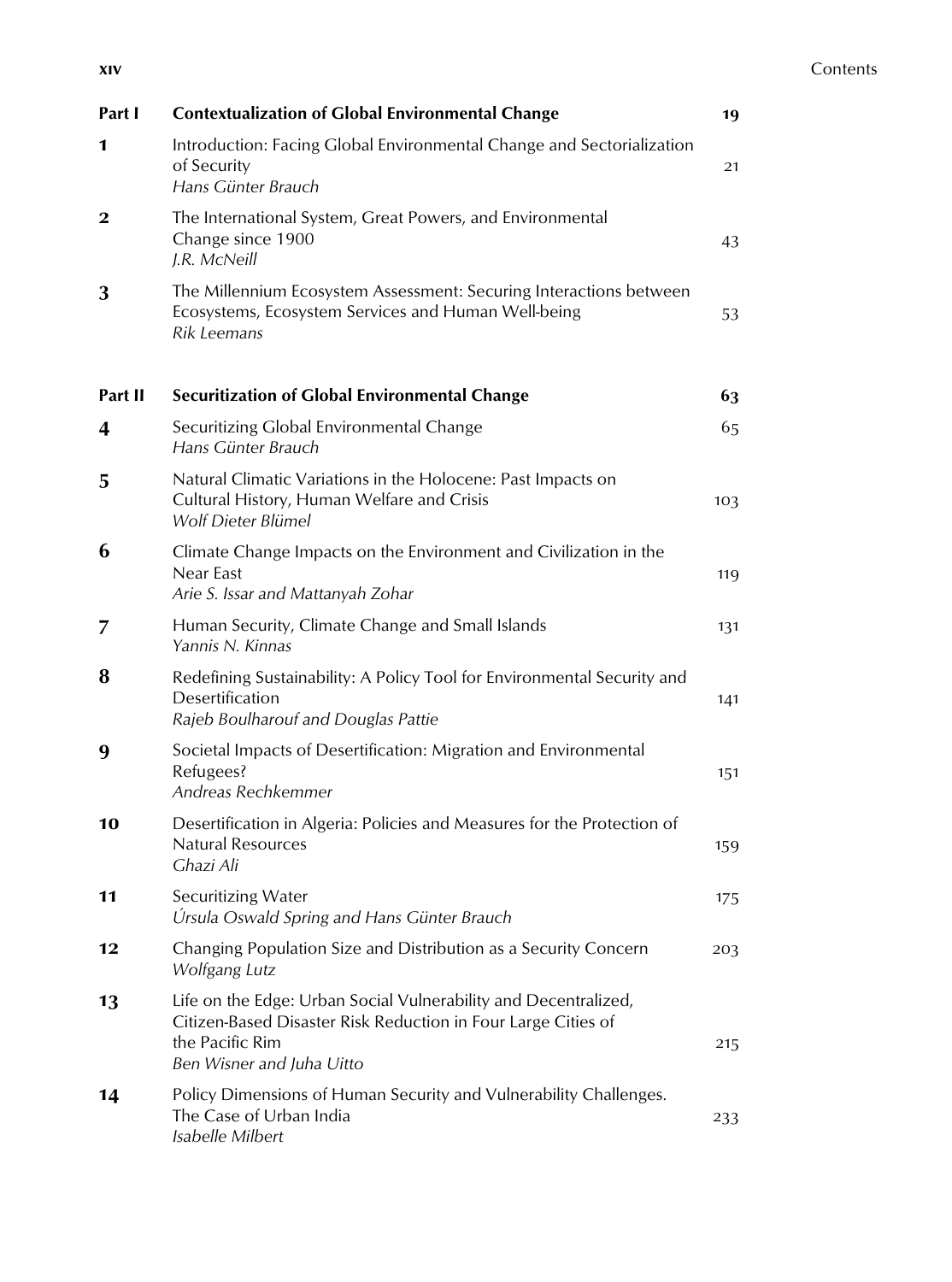| Part III | <b>Securitization of Extreme Natural and Societal Outcomes</b>                                                                                                                                           | 243 |
|----------|----------------------------------------------------------------------------------------------------------------------------------------------------------------------------------------------------------|-----|
| 15       | Interactions between Conflict and Natural Hazards: Swords,<br>Ploughshares, Earthquakes, Floods and Storms<br><b>Ben Wisner</b>                                                                          | 245 |
| 16       | AIDS as a Human Security Challenge<br>Nana K. Poku and Bjorg Sandkjaer                                                                                                                                   | 257 |
| 17       | Conflict and HIV/AIDS: Quantitative Analysis<br>Sophia Benz                                                                                                                                              | 269 |
| 18       | Preparing for Low-Frequency, Extreme Natural Hazards: Contributing<br>to Human Security by Enhancing 'Freedom from Hazard Impact'<br>Janos J. Bogardi, Jörn Birkmann, Niklas Gebert and Neysa J. Setiadi | 283 |
| 19       | Environmental Refugees and Environmental Distress Migration as a<br>Security Challenge for India and Bangladesh<br>Imtiaz Ahmed                                                                          | 295 |
| 20       | Environmental Scarcities and Civil Violence<br>Thomas Homer-Dixon and Tom Deligiannis                                                                                                                    | 309 |
| 21       | Linkages Between Sub-national and International Water Conflicts:<br>The Eastern Nile Basin<br>Simon A Mason, Tobias Hagmann, Christine Bichsel, Eva Ludi and<br>Yacob Arsano                             | 325 |
| 22       | Extractive Industries and the Environmental Aspects of<br>International Security<br>Saleem H. Ali                                                                                                        | 335 |
|          |                                                                                                                                                                                                          |     |
| Part IV  | <b>Energy Security for the 21st Century</b>                                                                                                                                                              | 343 |
| 23       | Energy Security: Conceptualization of the International Energy<br>Agency (IEA)<br>Klaus-Dietmar Jacoby                                                                                                   | 345 |
| 24       | Scenarios of Energy Demand and Supply until 2100: Implications for<br><b>Energy Security</b><br>Leo Schrattenholzer                                                                                      | 355 |
| 25       | Projections of Fossil Energy Reserves and Supply until 2050 (2100):<br>Implications for Longer-term Energy Supply Security<br>Werner Zittel and Joerg Schindler                                          | 365 |
| 26       | Technical and Economic Potentials of Biomass until 2050: Regional<br>Relevance for Energy Security<br>André P.C. Faaij                                                                                   | 379 |
| 27       | Solar Energy on a Global Scale: Its Impact on Security<br>David Faiman                                                                                                                                   | 395 |
| 28       | Solar Energy as a Key for Power and Water in the Middle East and<br>North Africa<br>Franz Trieb, Wolfram Krewitt and Nadine May                                                                          | 411 |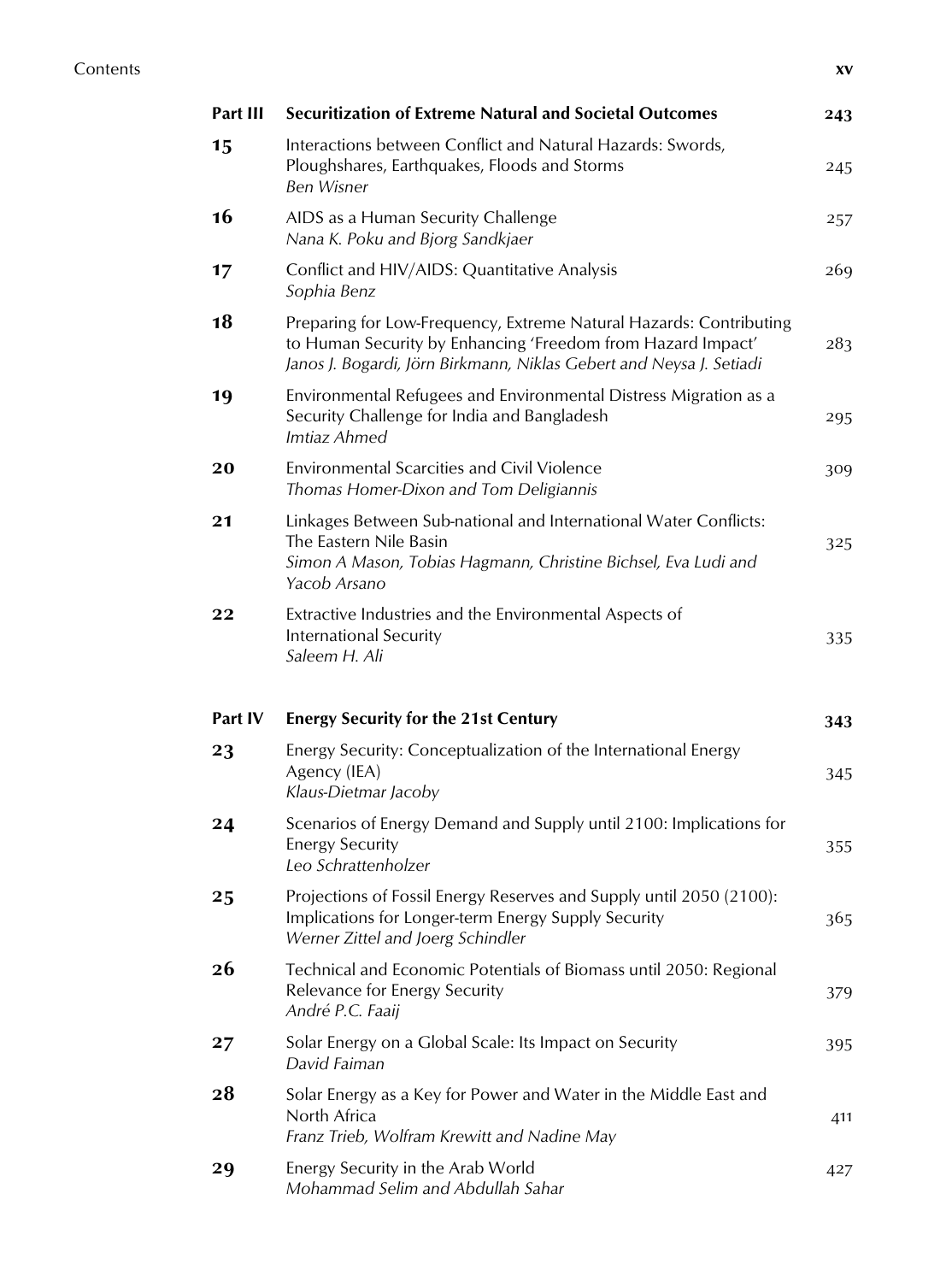### **xvi** Contents

| 30             | Turkey: Energy Security and Central Asia: The Politics and Economics<br>of the So-called Great Game<br>Gareth M. Winrow                                                                             | 437 |
|----------------|-----------------------------------------------------------------------------------------------------------------------------------------------------------------------------------------------------|-----|
| 31             | Towards a Sustainable Energy System for Africa: An African<br>Perspective on Energy Security<br>Nogoye Thiam                                                                                        | 445 |
| 32             | Energy Security: Economic, Environmental, and Societal Opportunity<br>for the North - Potential of Renewables to Avoid Conflicts?<br>Rolf Linkohr                                                   | 457 |
| Part V         | Food Security for the 21st Century                                                                                                                                                                  | 469 |
| 33             | Food as a New Human and Livelihood Security Challenge<br>Úrsula Oswald Spring                                                                                                                       | 471 |
| 34             | Governance of Food Security in the 21st Century<br>M. A. Mohamed Salih                                                                                                                              | 501 |
| 35             | A Research Strategy to Secure Energy, Water, and Food via<br>Developing Sustainable Land and Water Management in Turkey<br>Selim Kapur, Burcak Kapur, Erhan Akca, Hari Eswaran and<br>Mustafa Aydin | 509 |
| <b>Part VI</b> | Livelihood and Health Security for the 21st Century                                                                                                                                                 | 519 |
| 36             | Sustainable Livelihood Security. Evolution and Application<br>Hans-Georg Bohle                                                                                                                      | 521 |
| 37             | Global Health Security: The WHO Response to Outbreaks<br>Past and Future<br>Guénaël Rodier and Mary Kay Kindhauser                                                                                  | 529 |
| 38             | Health and Human Security in the 21st Century<br>Jennifer Leaning                                                                                                                                   | 541 |
| 39             | AIDS - Challenge to Health Security in Africa: Politics in Africa and<br>Case Study on Botswana<br>Fred Eboko and Tereza Nemeckova                                                                  | 553 |
| 40             | Health and Poverty as Challenges for Human Security:<br>Two Case Studies on Northern Vietnam and Bangladesh<br>Isabel Fischer and Mohammad Musfequs Salehin                                         | 563 |
| Part VII       | <b>Water Security for the 21st Century</b>                                                                                                                                                          | 573 |
| 41             | Global Trade: Balancing Existing and Future Regional Water<br><b>Resource Deficits</b><br>Tony Allan                                                                                                | 575 |
| 42             | Water Wars in India<br>Vandana Shiva                                                                                                                                                                | 589 |
| 43             | Sustainability of Environmental Regimes: The Mekong River Commission 593<br>Bastien Affeltranger                                                                                                    |     |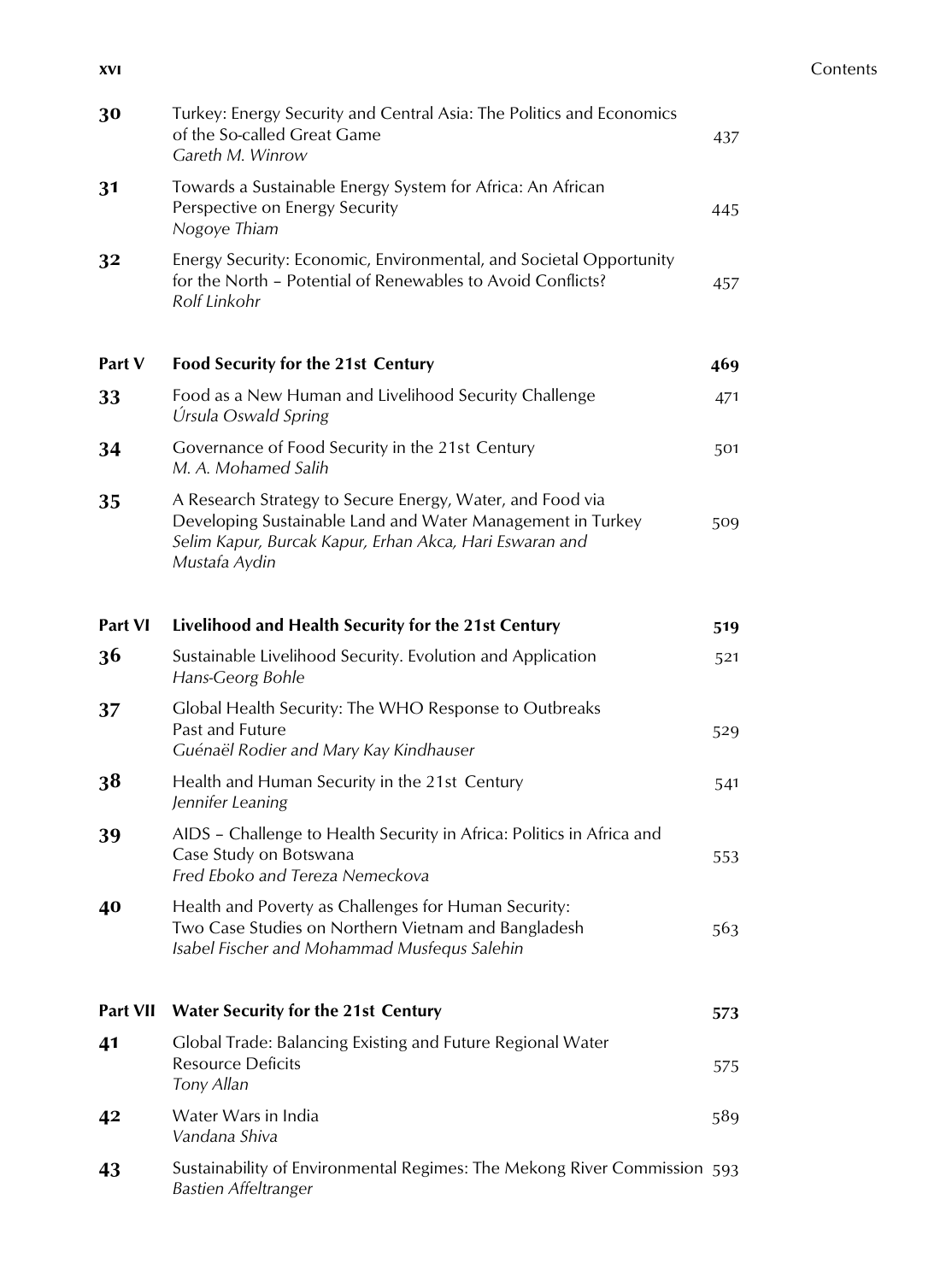## **Contents xvii**

| 44 | Water Scarcity and Political Wrangling: Security in the Euphrates and<br><b>Tigris Basin</b><br>Mustafa Aydin and Fulya Ereker                                                                     | 603 |
|----|----------------------------------------------------------------------------------------------------------------------------------------------------------------------------------------------------|-----|
| 45 | Water Resources in the Arab World: A Case Study on Jordan<br>Bassam Ossama Hayek                                                                                                                   | 615 |
| 46 | 'New Security Thinking' in Israeli-Palestinian Water Relations<br>Jan Selby                                                                                                                        | 623 |
| 47 | Functional Water Cooperation in the Jordan River Basin: Spillover or<br>Spillback for Political Security?<br>Anders Jägerskog                                                                      | 633 |
| 48 | Water and Food Security in the River Nile Basin: Perspectives of the<br>Government and NGOs in Egypt<br><b>Emad Adly and Tarek Ahmed</b>                                                           | 641 |
| 49 | Water and Food Security in the Nile River Basin: Perspectives of<br>Governments and NGOs of Upstream Countries<br>Patricia Kameri-Mbote and Kithure Kindiki                                        | 651 |
| 50 | Water and Security in Sub-Saharan Africa: Emerging Concepts and<br>their Implications for Effective Water Resource Management in the<br>Southern African Region<br>Peter Ashton and Anthony Turton | 661 |
| 51 | Water Security in the Senegal River Basin: Water Cooperation and<br><b>Water Conflicts</b><br>Martin Kipping                                                                                       | 675 |
| 52 | The Centrality of Water Regime Formation for Water Security in<br>West Africa: An Analysis of the Volta Basin<br>Maëlis Borghese                                                                   | 685 |
| 53 | Success and Failure in International River Basin Management -<br>The Case of Southern Africa<br>Stefan Lindemann                                                                                   | 699 |
| 54 | Can 'Integrated Water Resources Management' Silence Malthusian<br>Concerns? The Case of Central Asia<br>Martin Kipping                                                                             | 711 |
| 55 | Environmental Security in Central Asia and the Caspian Region:<br>Aral and Caspian Seas<br>Eva Rakel                                                                                               | 725 |
| 56 | The Central Asian Water Regime as an Instrument for Crisis Prevention<br>Julia Wunderer                                                                                                            | 739 |
| 57 | Water Resource Management for Improving Environmental Security<br>and Rural Livelihoods in the Irrigated Amu Darya Lowlands<br>Christopher Martius, Jochen Froebrich and Ernst-August Nuppenau     | 749 |
| 58 | Water Security in Times of Armed Conflicts<br>Mara Tignino                                                                                                                                         | 763 |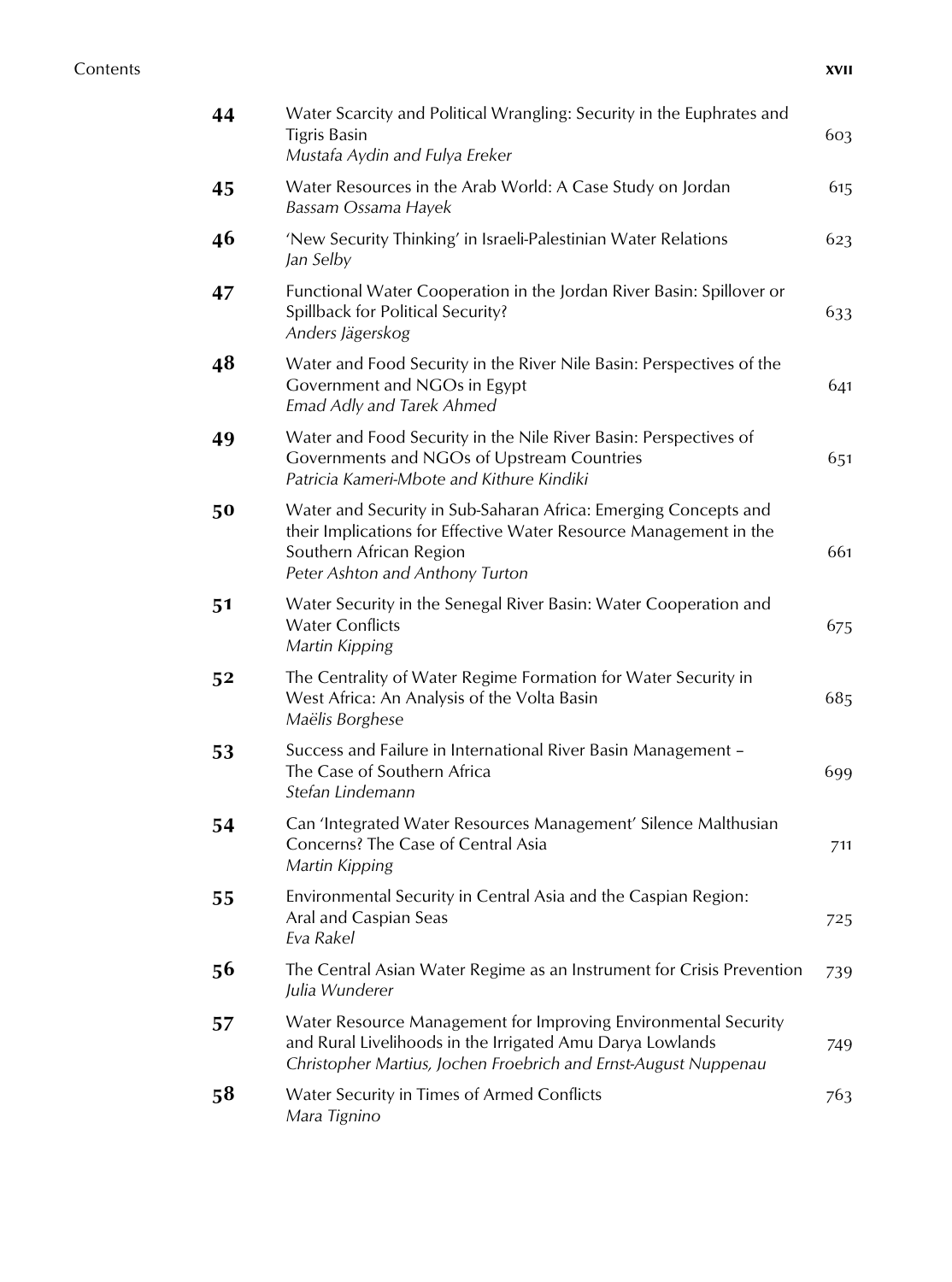|    | <b>Part VIII Environmental Security Concepts and Debates</b>                                                                                       | 779 |
|----|----------------------------------------------------------------------------------------------------------------------------------------------------|-----|
| 59 | Environmental Security Concepts Revisited During the First<br>Three Phases (1983-2006)<br>Simon Dalby, Hans Günter Brauch and Úrsula Oswald Spring | 781 |
| 60 | Environmental Security: Academic and Policy Debates in North America<br>Richard A. Matthew and Bryan McDonald                                      | 791 |
| 61 | The Debate on Ecological Security in Russia, Belarus and Ukraine<br>Alexander Sergunin                                                             | 803 |
| 62 | Linking Knowledge Systems for Socio-ecological Security<br>P.S. Ramakrishnan                                                                       | 817 |
| 63 | Environmental Security in Northeast Asia<br>Miranda A. Schreurs                                                                                    | 829 |
| 64 | Environmental Security in the Arab World<br>Mohammad El-Sayed Selim                                                                                | 843 |
| 65 | In the Name of Security: In the Name of Peace - Environmental<br>Schizophrenia and the Security Discourse in Israel / Palestine<br>David Newman    | 855 |
| 66 | Security and Environment and the Israel-Palestine Conflict<br>Robin Twite                                                                          | 865 |
| 67 | Conceptualization and Debate on Environmental and Human Security<br>in Palestine<br>Mohammed S. Dajani Daoudi                                      | 873 |
| 68 | Environmental Scarcity, Insecurity and Conflict: The Cases of<br>Uganda, Rwanda, Ethiopia and Burundi<br>Mersie Ejigu                              | 885 |
| 69 | Environmental Security in Sub-Sahara Africa: Global and Regional<br>Environmental Security Concepts and Debates Revisited<br>Sam Moyo              | 895 |
| 70 | The Brazilian Amazon in an Environmental Security and Social<br><b>Conflict Framework</b><br>Alexander López                                       | 915 |
| 71 | Politics of Environment in the Caucasus Conflict Zone:<br>From Nationalizing Politics to Conflict Resolution<br>Vicken Cheterian                   | 925 |
| 72 | Environmental Security in the Asia-Pacific Region: Contrasting<br>Problems, Places, and Prospects<br>Jon Barnett                                   | 939 |
| 73 | Security at the Poles: The Arctic and Antarctic<br><b>Gunhild Hoogensen</b>                                                                        | 951 |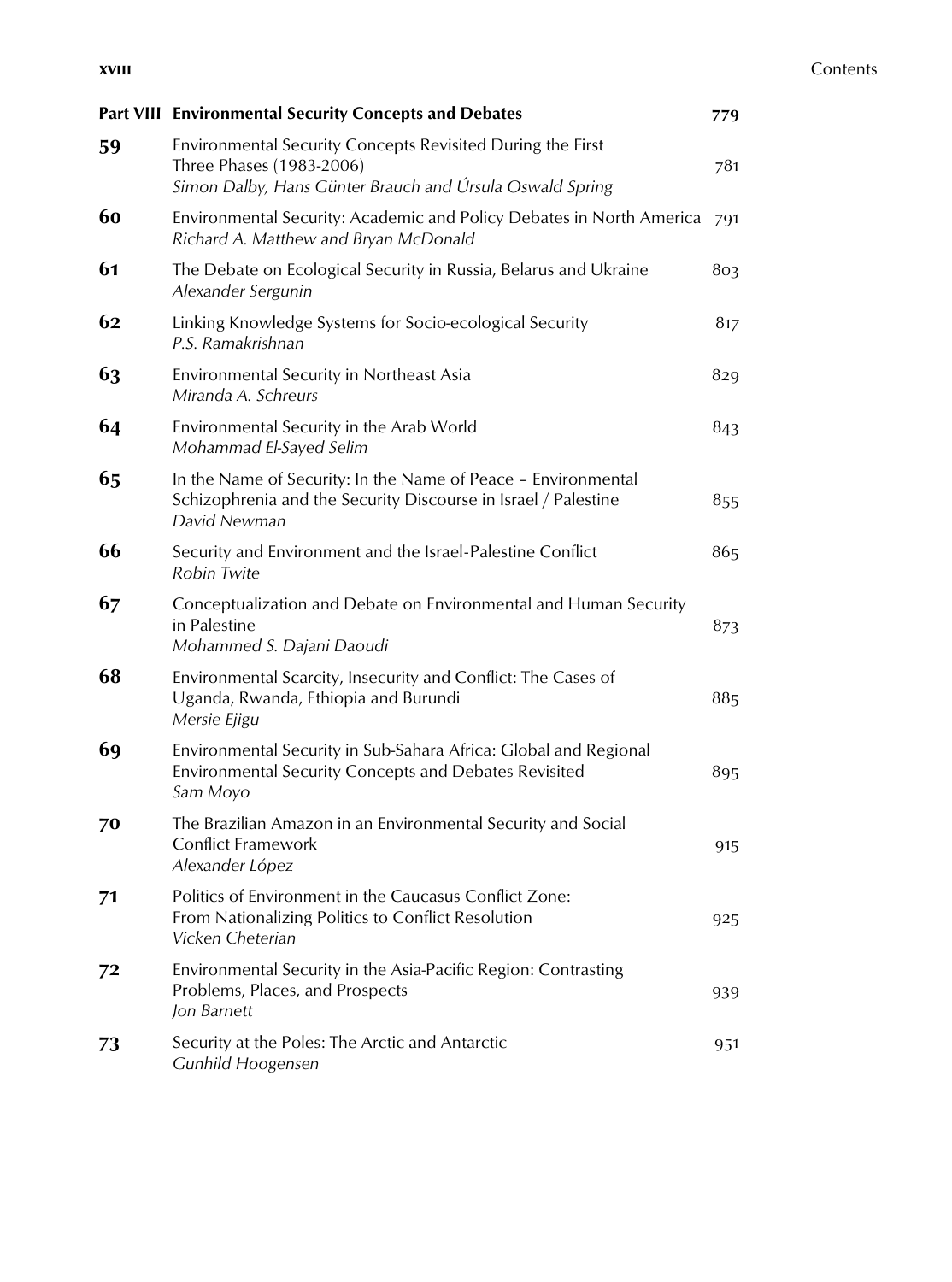| Part IX | <b>Human and Gender Security Concepts and Debates</b>                                                                         | 961  |
|---------|-------------------------------------------------------------------------------------------------------------------------------|------|
| 74      | Human Security Concepts in Policy and Science<br>Hans Günter Brauch                                                           | 965  |
| 75      | The Human Security Network: A Global North-South Coalition<br>Claudia F. Fuentes Julio and Hans Günter Brauch                 | 991  |
| 76      | Theoretical Perspective on Human Security: A South Asian View<br>A. K. M. Abdus Sabur                                         | 1003 |
| 77      | Horizontal and Vertical Extension of International Security:<br>A Human Security Approach<br>Sascha Werthes and Tobias Debiel | 1013 |
| 78      | Human Security in the Arab World: A Perspective from the Maghreb<br>Béchir Chourou                                            | 1021 |
| 79      | Human Security Concepts, Approaches and Debates in Southeast Asia<br>Zarina Othman                                            | 1037 |
| 80      | Human Security in Sub-Saharan Africa<br>Nana K. Poku and Bjorg Sandkjaer                                                      | 1049 |
| 81      | Human Security in Central America<br>Philippe De Lombaerde and Matthew Norton                                                 | 1063 |
| 82      | Human Security: A South American Perspective<br>Francisco Rojas Aravena                                                       | 1077 |
| 83      | Human Security in North America: A Canadian Perspective<br>David R. Black and Larry A. Swatuk                                 | 1087 |
| 84      | Human Security Initiatives of Japan<br>Hideaki Shinoda                                                                        | 1097 |
| 85      | Human Security: International Discourses and Local Reality -<br>Case of Mali<br>Max Schott                                    | 1105 |
| 86      | Enhancing Human Rights - A Contribution to Human Security<br>Dieter Senghaas                                                  | 1115 |
| 87      | Natural Disasters, Vulnerability and Human Security<br>Fabien Nathan                                                          | 1121 |
| 88      | Environment as an Element of Human Security in Southeast Asia:<br>Case Study on the Thai Tsunami<br>Surichai Wun'Gaeo         | 1131 |
| 89      | The Impossibility of Securitizing Gender vis à vis 'Engendering' Security<br>Serena Eréndira Serrano Oswald                   | 1143 |
| 90      | A HUGE Gender Security Approach: Towards Human, Gender,<br>and Environmental Security<br>Úrsula Oswald Spring                 | 1157 |
| 91      | Human Security and the Governmentality of Neo-liberal Mobility:<br>A Feminist Perspective<br>Thanh-Dam Truong                 | 1183 |